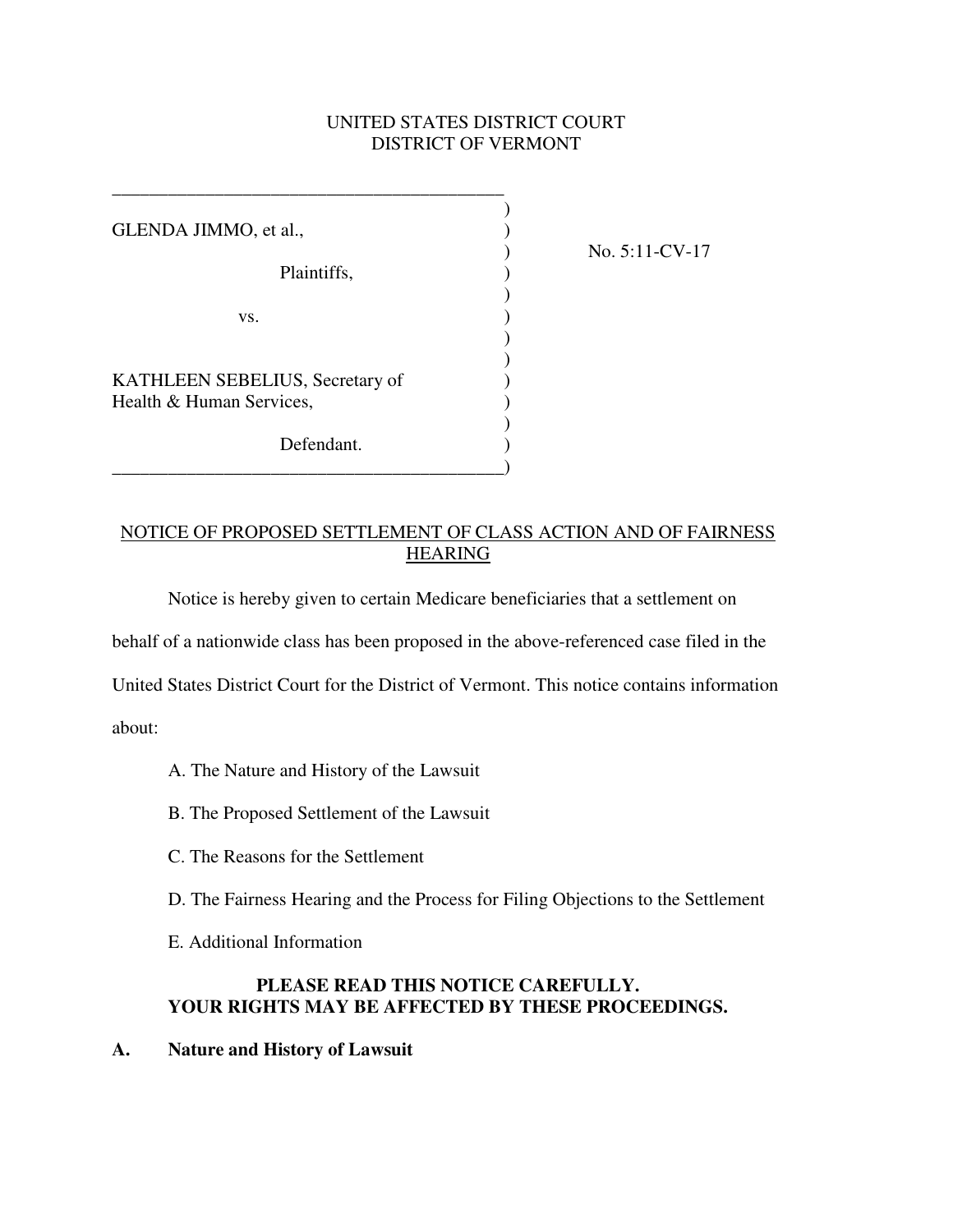Plaintiffs filed this lawsuit on January 18, 2011 against Defendant Kathleen Sebelius, the Secretary of Health and Human Services, alleging that the U.S. Department of Health and Human Services, through the Centers for Medicare & Medicaid Services (CMS) (the agency that administers the Medicare program), has violated its obligations under the law by applying what Plaintiffs call "the Improvement Standard." "Improvement Standard" refers to a standard that Plaintiffs have alleged, but that Defendant denies, exists under which Medicare coverage of skilled services is denied on the basis that a Medicare beneficiary is not improving, without regard to an individualized assessment of the beneficiary's medical condition and the reasonableness and necessity of the treatment, care or services in question. Plaintiffs sought an injunction ordering HHS to stop applying the alleged Improvement Standard in the future and to correct past denials or terminations of coverage based on the Improvement Standard.

Plaintiffs filed a motion for certification of a nationwide class action at the same time as their original Complaint. Certification of the class has been agreed to by the Defendant as part of the proposed settlement. The class is defined as

All Medicare beneficiaries who:

- a. received skilled nursing or therapy services in a skilled nursing facility, home health setting, or outpatient setting; and
- b. received a denial of Medicare coverage (in part or in full) for those services described in the previous paragraph based on a lack of improvement potential in violation of SNF [skilled nursing facility], HH [home health services], or OPT [outpatient therapy services] maintenance coverage standards as defined above in Sections IX.6 and IX.7 [of the Settlement Agreement] and that became final and non-appealable on or after January 18, 2011; and
- c. seek Medicare coverage on his or her own behalf; the definition of class members specifically excludes providers or suppliers of Medicare services or Medicaid State Agency.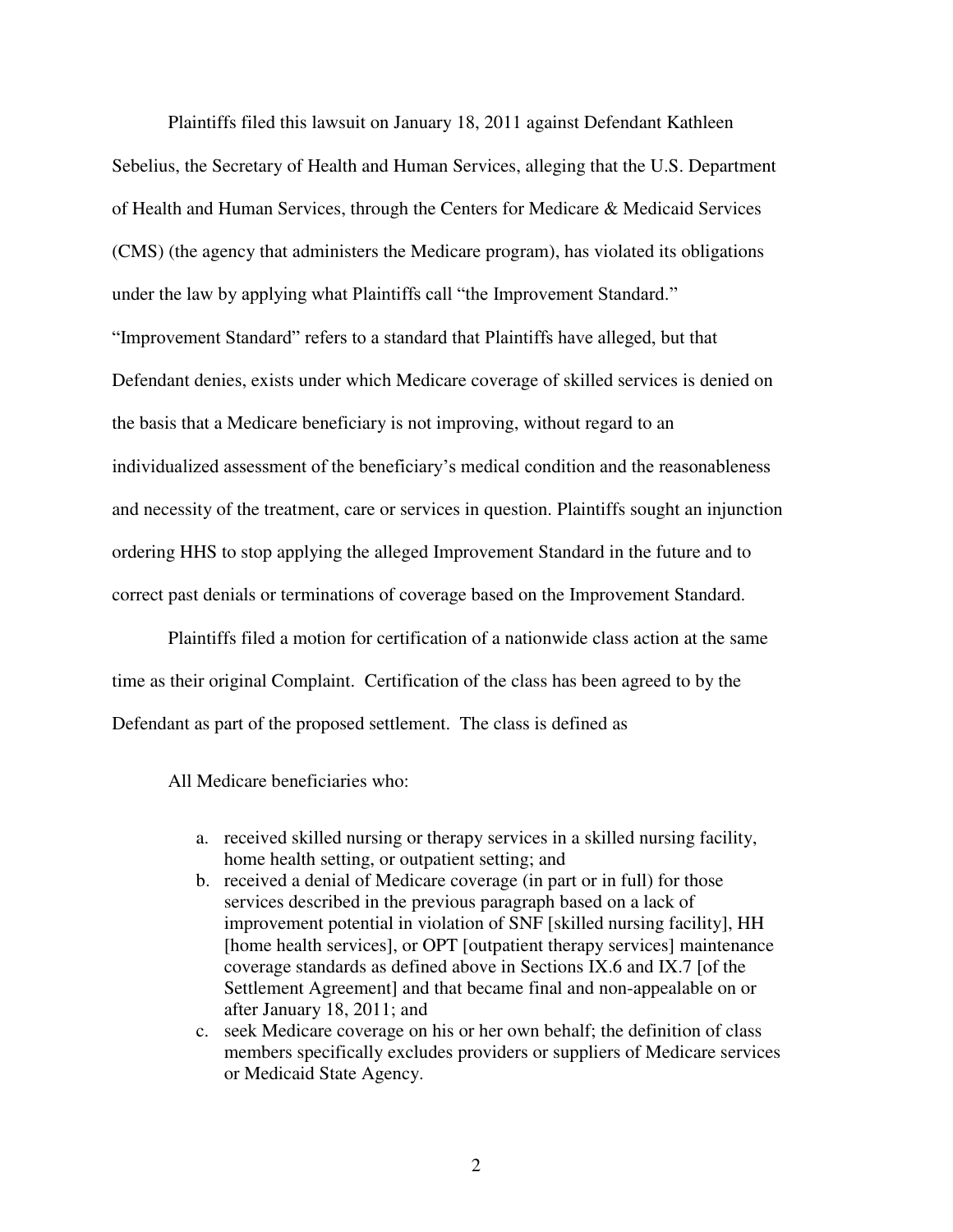#### **B. The Proposed Settlement of the Lawsuit**

Following extensive settlement negotiations, including in-person meetings,

numerous conference calls, and regular exchanges of e-mails and draft positions from

December 2011 through October 16, 2012 (when the proposed Settlement Agreement

was filed), the parties have reached a settlement of this matter, subject to Court approval.

In exchange for class members dismissing their claims, Defendant has agreed that CMS

will do the following:

- Revise relevant portions of the Medicare Benefit Policy Manual, after considering input from Plaintiffs' Counsel, to clarify the coverage standards for the SNF, HH, and OPT benefits when a patient has no restoration or improvement potential but when that patient needs skilled SNF, HH, or OPT services to maintain his or her condition or prevent or slow further deterioration.
- Engage in a nationwide educational campaign using written materials, prepared after considering input from Plaintiffs' Counsel, and interactive forums and National Calls with providers, suppliers, contractors, and adjudicators to communicate the clarified coverage standards.
- Develop protocols for reviewing random samples of certain QIC decisions for consistency with the clarified coverage standards, provide updates to Plaintiffs' Counsel of the results of the sampling, work with the QIC to determine if errors were made and to correct any errors, review up to 100 individual claims brought to CMS' attention by Plaintiffs' Counsel, and meet with Plaintiffs' Counsel to discuss implementation of the Settlement Agreement five times on a bi-annual basis.
- Allow certain class members who received or will receive a final and nonappealable denial that is based on a violation of the coverage standards for the SNF, HH, and OPT benefits when a patient has no restoration or improvement potential but when that patient needs skilled SNF, HH, or OPT services to maintain his or her current condition or to prevent or slow further deterioration as set forth in the Settlement Agreement up to the date of the end of the educational campaign (which will last up to one year after the approval date of the Settlement Agreement) the opportunity for a re-review of their denied claim.
- Pay Plaintiffs' Counsel reasonable and appropriate attorney's fees, costs, and expenses under the Equal Access to Justice Act for their work on the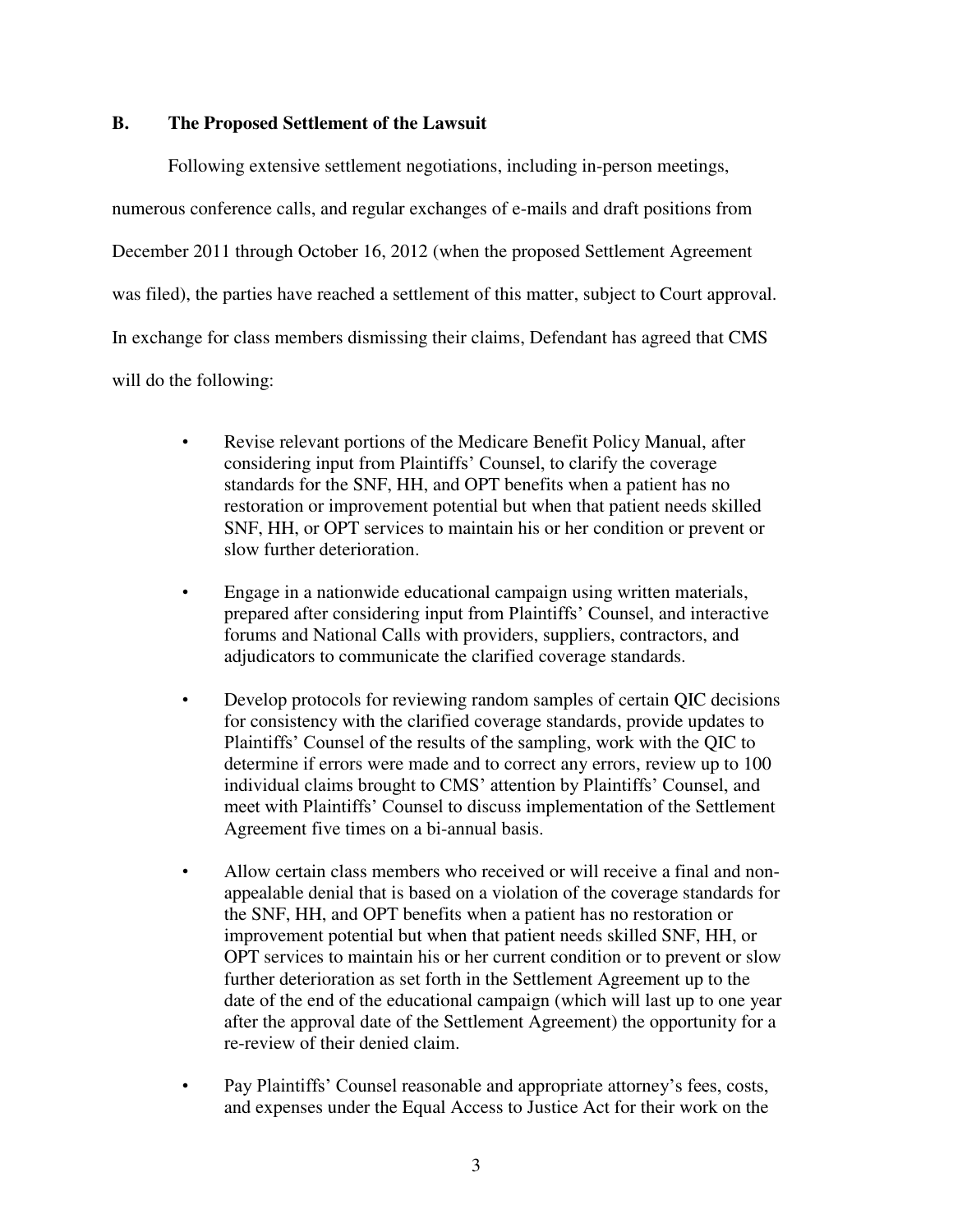case through the approval date of the Settlement Agreement, and pay reasonable fees, costs, and expenses under the Equal Access to Justice Act for their work on the case after the approval date up to \$300,000.

In addition, the Court will maintain jurisdiction over the case for either two or three years after the end of the educational campaign (the time period dependent on whether Defendant issues a CMS Ruling communicating the clarified standards for the SNF, HH, and OPT benefits when a patient has no restoration or improvement potential but when that patient needs skilled SNF, HH, or OPT services to maintain his or her condition or prevent or slow further deterioration, which she has the option to do). During that period, either party may, through counsel, ask the Court to enforce one or more provisions of the Settlement Agreement if the party believes that the other party is not carrying out the terms of the Settlement Agreement.

# **C. The Reasons for the Settlement**

Plaintiffs contend in this lawsuit that the Defendant has failed to follow the law in applying the Improvement Standard throughout the years. The Defendant vigorously disagrees with that assessment, and contends in fact that there is no Improvement Standard. If the case were to continue, it is uncertain which side would prevail. Moreover, because of Plaintiffs' intention to seek answers to discovery, it would be at least a year, and probably more, before the case could be brought to the Court for resolution. Also, although Plaintiffs largely prevailed on the Defendant's Motion to Dismiss, which contended that the Court lacked jurisdiction over Plaintiffs' claims, Defendant could appeal that decision as well. Furthermore, even if Plaintiffs prevailed before both the trial court and the appellate courts, the nature and extent of the relief that they could obtain is unknown. Given the uncertainty for both parties and the amount of

4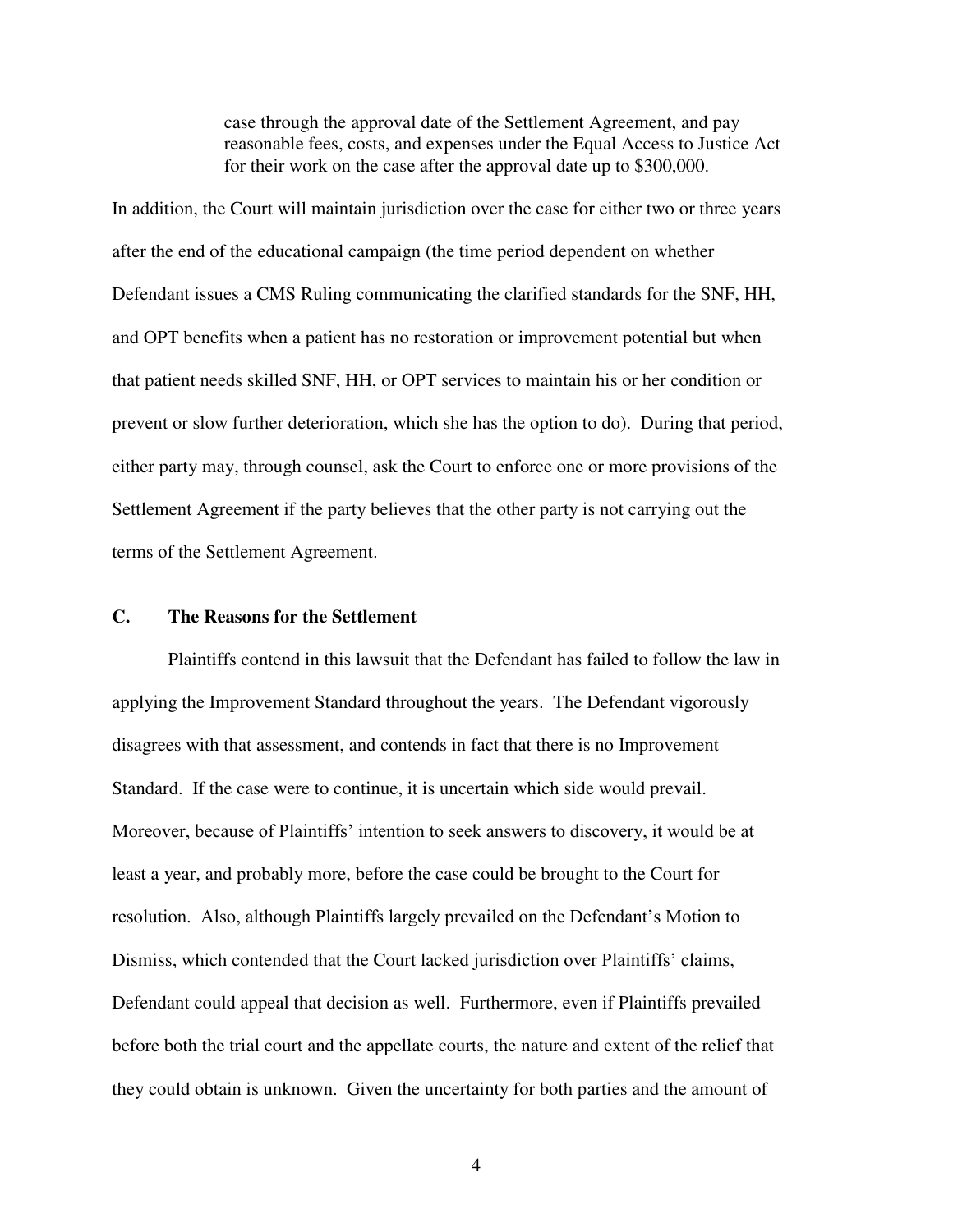time that would be consumed by the additional work in the trial court and a likely appeal, the Plaintiffs and Defendant believe that settlement is the best resolution of the matter and that the proposed Settlement Agreement is fair, adequate, and reasonable and will result in appropriate Medicare coverage determinations consistent with the law.

#### **D. Settlement Fairness Hearing**

The Court has preliminarily approved the settlement, but will hold a hearing ("Fairness Hearing") to determine whether to grant final approval of the proposed settlement as fair, adequate, and reasonable. The Fairness Hearing will take place at 10:00am on January 24, 2013 at the United States District Court for the District of Vermont, 151 West Street, Rutland, Vermont 05701. The Fairness Hearing may, from time to time and without further notice to the Class, be continued or adjourned by order of the Court. If you wish to attend the Fairness Hearing, you should confirm the date and time with Class Counsel at Center for Medicare Advocacy, Inc. or Vermont Legal Aid (contact information below). Class Members do not need to appear at the Fairness Hearing or take any other action to indicate their approval of the settlement or to obtain the benefits of the settlement.

 If you wish to object to the settlement, you must do so in writing via letter or card (e-mail cannot be accepted). Written objections must be sent to Class Counsel, either the Center for Medicare Advocacy, Inc. or Vermont Legal Aid (addresses below), no later than fourteen days before the date of the Fairness Hearing, or by January 10, 2013. Class Counsel will forward all objections to Counsel for the Defendant and will file all objections with the Court no later than January 18, 2013.

5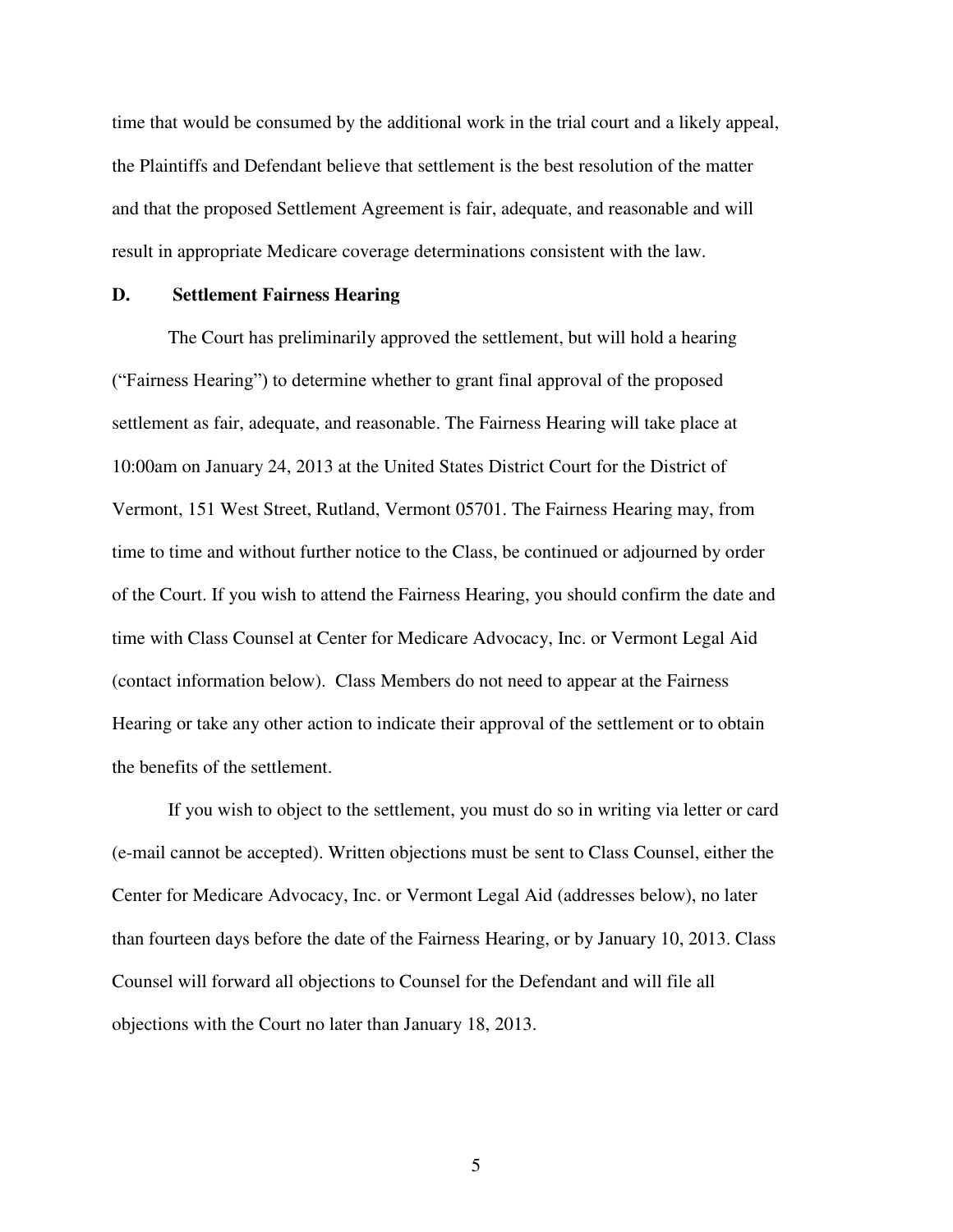If the Court grants final approval of the proposed Settlement Agreement, class members will be subject to the settlement and bound by the judgment, including the release of claims described in Section XIII of the Settlement Agreement.

#### **E. Additional Information**

The pleadings and other records in this litigation may be examined and copied during regular office hours at the office of the Clerk of the Court, United States District Court for the District of Vermont, 151 West Street, Rutland, Vermont 05701. You may also view the entire Settlement Agreement at the website of the Center for Medicare Advocacy, Inc. (http://www.medicareadvocacy.org) or Vermont Legal Aid (http://www.vtlawhelp.org).

Dated: November 29, 2012 Respectfully submitted,

*/s/ Gill Deford\_\_\_\_*  GILL DEFORD JUDITH A. STEIN MARGARET MURPHY WEY-WEY KWOK ALICE BERS Center for Medicare Advocacy, Inc. P.O. Box 350 Willimantic, CT 06226 Phone (860) 456-7790

TOBY S. EDELMAN Center for Medicare Advocacy, Inc. 1025 Connecticut Avenue, N.W., Suite 709 Washington, D.C. 20036 Phone (202) 293-5760

MICHAEL K. BENVENUTO Medicare Advocacy Project Vermont Legal Aid, Inc.